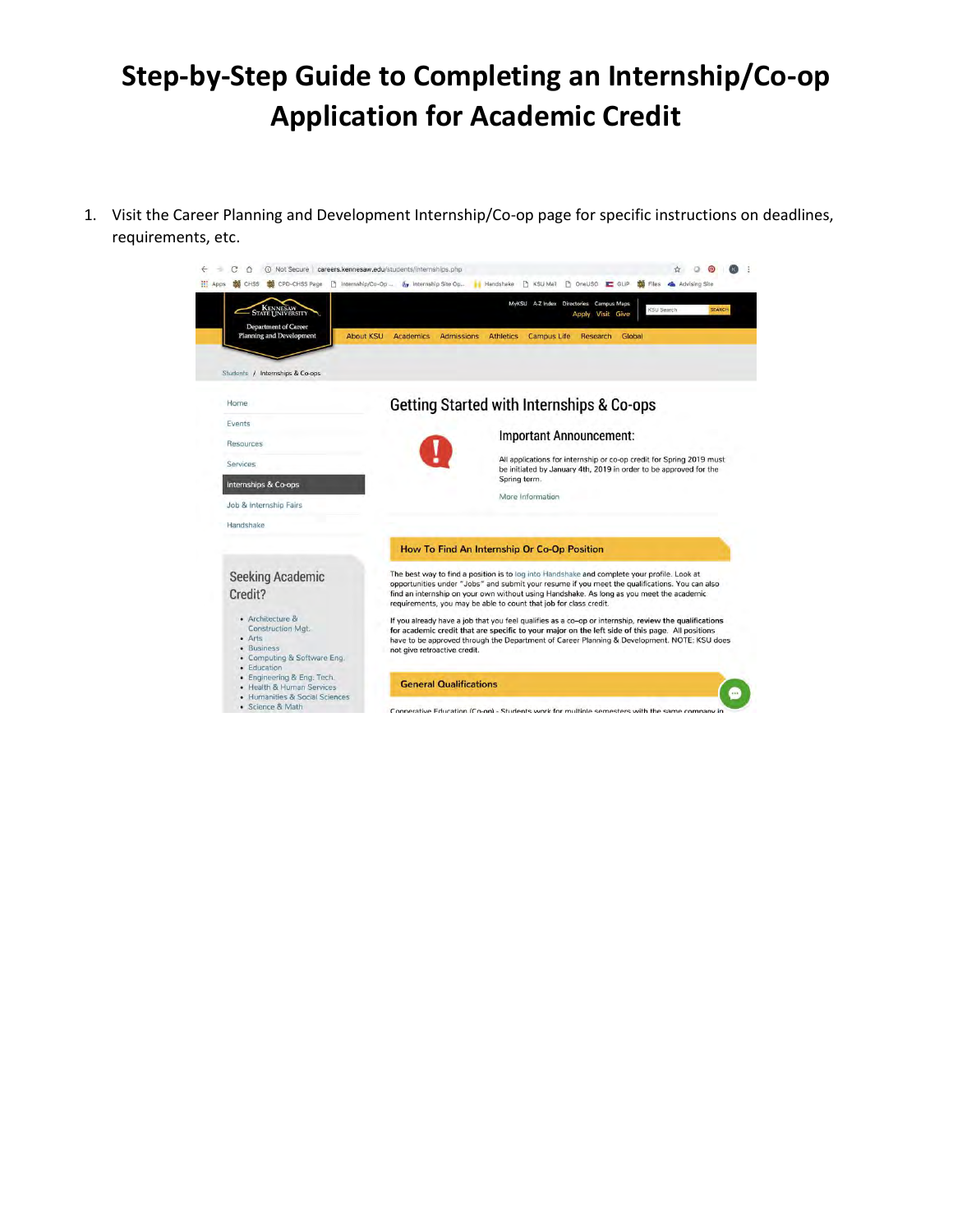2. Once you understand the requirements, log into Handshake [\(https://kennesaw.joinhandshake.com/\)](https://kennesaw.joinhandshake.com/) with your NetID and password.

| <b>ii</b> handshake<br>Q                                                                                                                                                                 |                                                  | <b>For You</b>         | <b>Jobs</b><br><b>Events</b>               | <b>Students</b> | Career Center -                                      | Krysta - |
|------------------------------------------------------------------------------------------------------------------------------------------------------------------------------------------|--------------------------------------------------|------------------------|--------------------------------------------|-----------------|------------------------------------------------------|----------|
| $\checkmark$ Logged in!                                                                                                                                                                  |                                                  |                        |                                            |                 |                                                      |          |
| Stat Division                                                                                                                                                                            | Welcome to Handshake, Krysta.                    |                        |                                            |                 |                                                      |          |
| View Profile $\rightarrow$                                                                                                                                                               |                                                  |                        |                                            |                 |                                                      |          |
|                                                                                                                                                                                          |                                                  |                        |                                            |                 |                                                      |          |
|                                                                                                                                                                                          |                                                  |                        |                                            |                 |                                                      |          |
|                                                                                                                                                                                          |                                                  |                        |                                            |                 |                                                      |          |
|                                                                                                                                                                                          |                                                  |                        |                                            |                 |                                                      |          |
| From Your Career Center: B Make your voice heard!<br>New Jobs Recommended for You $\rightarrow$                                                                                          |                                                  |                        |                                            |                 |                                                      |          |
|                                                                                                                                                                                          |                                                  |                        |                                            |                 |                                                      |          |
| snus<br>snus                                                                                                                                                                             | ☆                                                | ☆<br>$\triangle$ GEANT |                                            | $\approx$       | D                                                    | 53       |
|                                                                                                                                                                                          | Quality Engineer/SDET                            |                        | <b>Sales and Marketing Associate</b>       |                 | Internships at Democracy for                         |          |
|                                                                                                                                                                                          | Capgemini America Inc. 1 Review<br>United States |                        | The Bozzuto Group 2 Reviews                |                 | America: Part Time<br>Democracy for America 1 Review |          |
|                                                                                                                                                                                          | Full-Time Job.                                   |                        | Baltimore, MD and 10 more<br>Full-Time Job |                 | (Remote) Burlington, VT<br>Part-Time Internship.     |          |
| Jobs you might be interested in based on your views and applications<br>Community Partnership Intern<br>Soles4Souls<br>Norcross, GA<br>Unpaid Part-Time Internship<br>Apply before 12/31 | Apply before 2/1                                 |                        | Apply before 4/30                          |                 | Apply before 7/2                                     |          |

3. Once you log into Handshake, click the Career Center tab in the top right hand corner. Then, click Experiences.

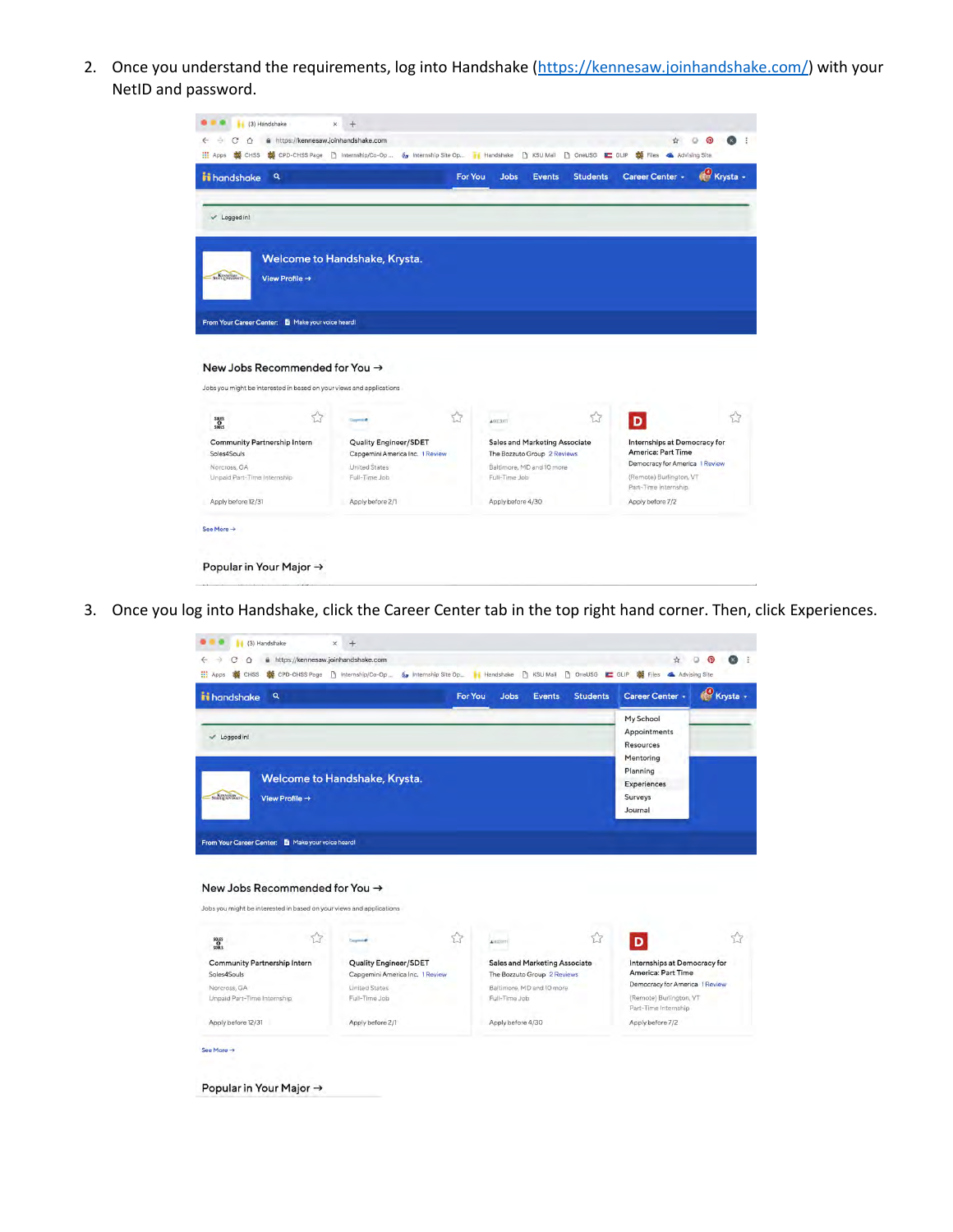4. Click Request an Experience to begin completing the request form for internship/co-op credit. Keep in mind that you should complete this application after you've ensured that you're eligible to receive credit through your department **AND** after you've secured your internship site.

| Experiences<br>$\boldsymbol{\times}$<br>$\pm$                                                                                                                                                                                       |                                                                                     |                       |      |        |                 |                    |                    |                                 |
|-------------------------------------------------------------------------------------------------------------------------------------------------------------------------------------------------------------------------------------|-------------------------------------------------------------------------------------|-----------------------|------|--------|-----------------|--------------------|--------------------|---------------------------------|
| A https://kennesaw.joinhandshake.com/experiences<br>C<br>$\triangle$<br>←<br>※ CHSS ※ CPD-CHSS Page □ Internship/Co-Op  《y Internship Site Op  /v   Handshake □ KSU Mail □ OneUSG ■ GLIP ※ Files ▲ Advising Site<br><b>III</b> Apps |                                                                                     |                       |      |        |                 |                    | a<br>$\frac{1}{2}$ | $\ddot{ }$<br>ဨ<br>$\mathbf{E}$ |
| ii handshake<br>$\mathbf{Q}$                                                                                                                                                                                                        |                                                                                     | For You               | Jobs | Events | <b>Students</b> | Career Center +    |                    | Krysta -                        |
| <b>Experiences</b>                                                                                                                                                                                                                  |                                                                                     |                       |      |        |                 | <b>Experiences</b> |                    | <b>Request an Experience</b>    |
|                                                                                                                                                                                                                                     |                                                                                     |                       |      |        |                 |                    |                    |                                 |
|                                                                                                                                                                                                                                     | You have not recorded any experiences yet. Record your experience here when you are | hired for a position. |      |        |                 |                    |                    |                                 |
|                                                                                                                                                                                                                                     |                                                                                     |                       |      |        |                 |                    |                    |                                 |
|                                                                                                                                                                                                                                     |                                                                                     |                       |      |        |                 |                    |                    |                                 |
|                                                                                                                                                                                                                                     |                                                                                     |                       |      |        |                 |                    |                    |                                 |
|                                                                                                                                                                                                                                     |                                                                                     |                       |      |        |                 |                    |                    |                                 |
|                                                                                                                                                                                                                                     |                                                                                     |                       |      |        |                 |                    |                    |                                 |
|                                                                                                                                                                                                                                     |                                                                                     |                       |      |        |                 |                    |                    |                                 |
|                                                                                                                                                                                                                                     |                                                                                     |                       |      |        |                 |                    |                    |                                 |
|                                                                                                                                                                                                                                     |                                                                                     |                       |      |        |                 |                    |                    |                                 |
|                                                                                                                                                                                                                                     |                                                                                     |                       |      |        |                 |                    |                    |                                 |
|                                                                                                                                                                                                                                     |                                                                                     |                       |      |        |                 |                    |                    |                                 |
|                                                                                                                                                                                                                                     |                                                                                     |                       |      |        |                 |                    |                    |                                 |
|                                                                                                                                                                                                                                     |                                                                                     |                       |      |        |                 |                    |                    |                                 |
|                                                                                                                                                                                                                                     |                                                                                     |                       |      |        |                 |                    |                    |                                 |
| handshake<br>Privacy - Terms - Help Center - Stryder Corp @ 2018<br>$10 - 100$<br>No Police<br>Alle and<br>$\sim$<br>$\sim$                                                                                                         | n.                                                                                  |                       |      |        |                 | Download on the    |                    | <b>GETITON</b><br>Google Play   |

5. Click Experience Type to select the appropriate internship credit application for your college and major.

| ii handshake<br>$\mathbf{Q}$                                                                                                                                                              | <b>For You</b><br><b>Jobs</b><br><b>Events</b> | Career Center -<br><b>Students</b> | Krysta -                     |
|-------------------------------------------------------------------------------------------------------------------------------------------------------------------------------------------|------------------------------------------------|------------------------------------|------------------------------|
| <b>Request an Experience</b>                                                                                                                                                              |                                                | Experiences                        | <b>Request an Experience</b> |
| <b>Details</b>                                                                                                                                                                            |                                                |                                    |                              |
| * Experience Type                                                                                                                                                                         |                                                |                                    |                              |
| Select an experience type-                                                                                                                                                                |                                                |                                    | ٠                            |
| Coles College of Business (COB) - ACCT/IS/ISA                                                                                                                                             |                                                |                                    |                              |
| Coles College of Business (COB) - ECON/ENTR/FIN/INTBUS/MGMT/MKTG/PS                                                                                                                       |                                                |                                    |                              |
|                                                                                                                                                                                           |                                                |                                    |                              |
| College of Architecture & Construction Management (CACM)                                                                                                                                  |                                                |                                    |                              |
| College of Computing and Software Engineering (CCSE)                                                                                                                                      |                                                |                                    |                              |
| College of Engineering and Engineering Technology (CEET)<br>College of Engineering and Engineering Technology (CEET) - Industrial & Systems Engineering/Industrial Engineering Technology |                                                |                                    |                              |
| * Employer                                                                                                                                                                                |                                                |                                    |                              |
| Select an employer                                                                                                                                                                        |                                                |                                    |                              |
| If you do not see your employer please type your own                                                                                                                                      |                                                |                                    |                              |
| Location                                                                                                                                                                                  |                                                |                                    |                              |
| Enter the location of the employer                                                                                                                                                        |                                                |                                    |                              |
|                                                                                                                                                                                           |                                                |                                    |                              |
| Industry<br>Select an industry                                                                                                                                                            |                                                |                                    |                              |
| E<br><b>Employer Phone Number</b>                                                                                                                                                         |                                                |                                    |                              |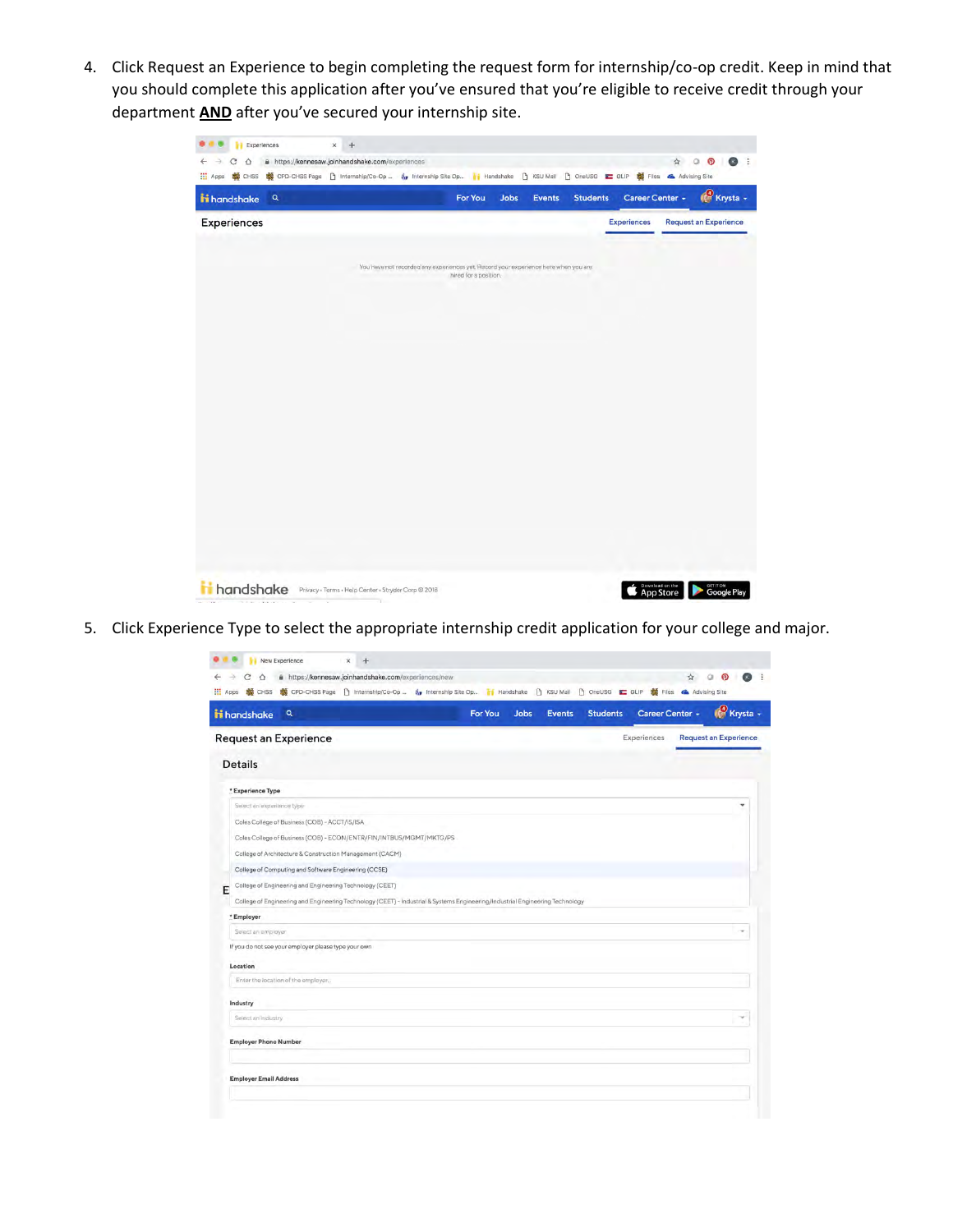6. Select the term in which you'd like to receive academic credit. Please note that you may not receive retroactive credit for an internship. Then, completely fill out the employer section. Please include the complete address of the location where you'll be completing your internship/co-op.

| ii handshake<br>$\mathbf{Q}$                             | For You | <b>Jobs</b> | <b>Events</b> | <b>Students</b> | Career Center + | Krysta -                     |
|----------------------------------------------------------|---------|-------------|---------------|-----------------|-----------------|------------------------------|
| Request an Experience                                    |         |             |               |                 | Experiences     | <b>Request an Experience</b> |
| <b>Details</b>                                           |         |             |               |                 |                 |                              |
| * Experience Type                                        |         |             |               |                 |                 |                              |
| College of Humanities and Social Sciences (HSS)          |         |             |               |                 |                 | <b>K 甲</b>                   |
| Term                                                     |         |             |               |                 |                 |                              |
| Spring 2019                                              |         |             |               |                 |                 | $x =$                        |
| Employer                                                 |         |             |               |                 |                 |                              |
| * Employer<br>The Home Depot                             |         |             |               |                 |                 | $x -$                        |
| If you do not see your employer please type your own     |         |             |               |                 |                 |                              |
| Location                                                 |         |             |               |                 |                 |                              |
| Paces Ferry Rd SE, Atlanta, Georgia 30339, United States |         |             |               |                 |                 |                              |
| Industry                                                 |         |             |               |                 |                 |                              |
| <b>Retail Stores</b>                                     |         |             |               |                 |                 | $x -$                        |
| <b>Employer Phone Number</b>                             |         |             |               |                 |                 |                              |
| $(470) 578 - 6555$                                       |         |             |               |                 |                 |                              |
| <b>Employer Email Address</b>                            |         |             |               |                 |                 |                              |
| kfry4@kennesaw.edu                                       |         |             |               |                 |                 |                              |

7. Scroll down to the Job section and complete this section. In the Job field, type in the title you'll have at your internship/co-op site. In the Department field, enter the department you'll be working in at your internship/coop site. The start and end dates should correspond with the start and end dates of the academic semester in which you're applying for credit. These dates can be found on the University's [academic calendar.](http://registrar.kennesaw.edu/academiccalendar/spring2018.php) Under Job Type, please indicate whether you're participating in an Internship or Cooperative Education (co-op). In the Salary and Pay Period fields, please indicate your pay per hour. Then, indicate if you've accepted the offer from the internship/co-op site. (Hint: you should have already accepted the offer if you're completing this application for academic credit.)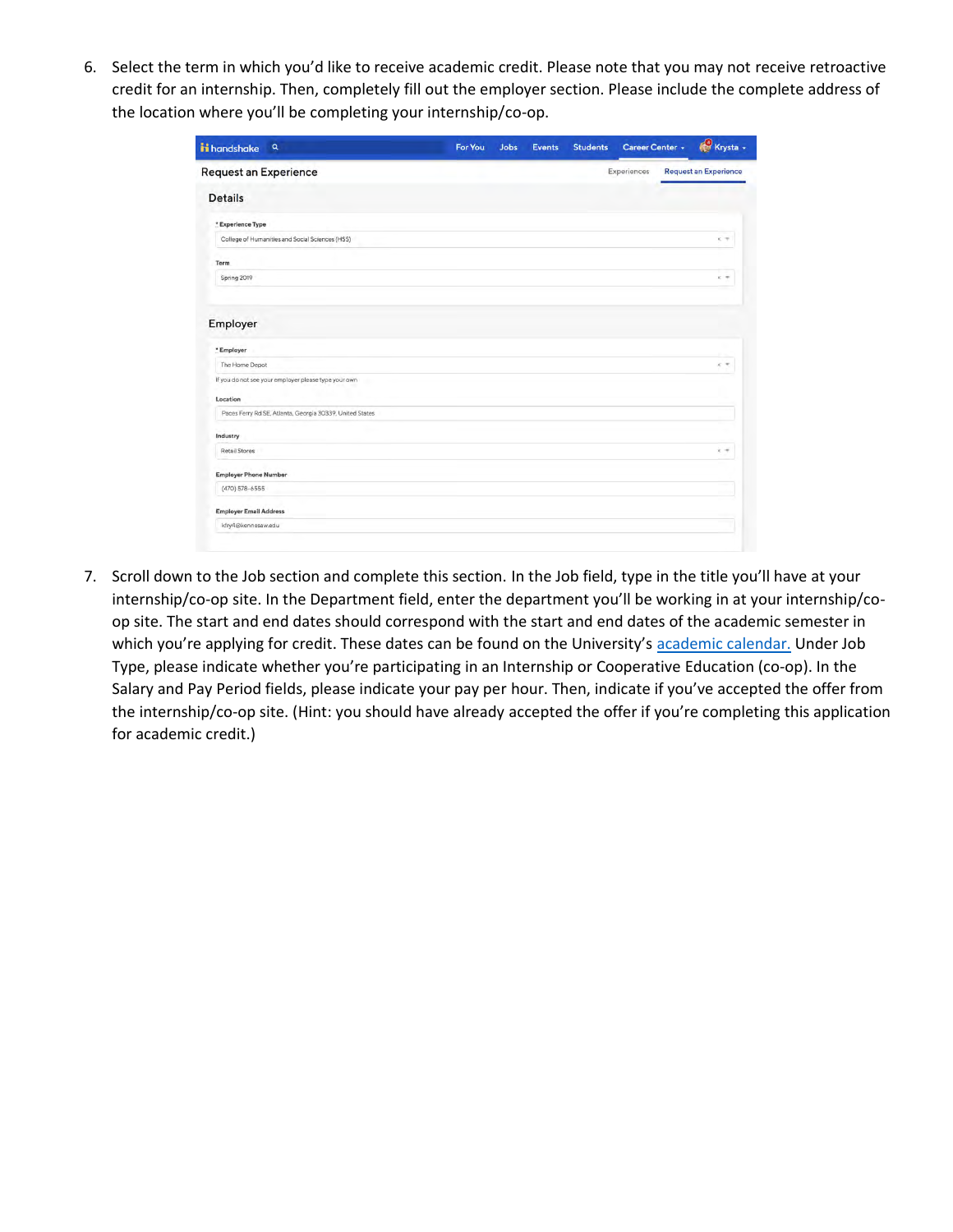|  |  | K. W. |
|--|--|-------|
|  |  |       |
|  |  |       |
|  |  |       |
|  |  |       |
|  |  |       |
|  |  |       |
|  |  |       |
|  |  | ٠     |
|  |  |       |
|  |  |       |
|  |  |       |
|  |  | 首     |
|  |  |       |
|  |  |       |
|  |  |       |
|  |  |       |
|  |  |       |
|  |  |       |

8. The Approvers section is where you will enter in the information of the individual at your internship/co-op site who will be supervising you. This should NOT be your Career and Internship Advisor or Faculty member in charge of your academic course. Please ensure that this information in complete and 100% accurate as it will be used to approve your application.

| <b>ii</b> handshake<br>$\mathbf{Q}$                                                     |           | For You                                                                                                                  | <b>Jobs</b> | <b>Events</b> | <b>Students</b> | Career Center + | Krysta - |
|-----------------------------------------------------------------------------------------|-----------|--------------------------------------------------------------------------------------------------------------------------|-------------|---------------|-----------------|-----------------|----------|
| Offer Accepted                                                                          |           |                                                                                                                          |             |               |                 |                 |          |
| O yes<br>n <sub>o</sub>                                                                 |           |                                                                                                                          |             |               |                 |                 |          |
| undecided                                                                               |           |                                                                                                                          |             |               |                 |                 |          |
|                                                                                         |           |                                                                                                                          |             |               |                 |                 |          |
| Date Offer Accepted                                                                     |           |                                                                                                                          |             |               |                 |                 |          |
| 2018-11-05                                                                              |           |                                                                                                                          |             |               |                 |                 | 蓋        |
| Approvers<br>Supervisor<br>* Email Address<br>kfry4@kennesaw.ed<br>* Name<br>First Name | Last Name | An approver with this email address does not exist. Please fill out the following fields to create one.                  |             |               |                 |                 |          |
| Title                                                                                   |           |                                                                                                                          |             |               |                 |                 |          |
|                                                                                         |           |                                                                                                                          |             |               |                 |                 |          |
| <b>Phone Number</b>                                                                     |           |                                                                                                                          |             |               |                 |                 |          |
|                                                                                         |           |                                                                                                                          |             |               |                 |                 |          |
|                                                                                         |           |                                                                                                                          |             |               |                 |                 |          |
| General                                                                                 |           |                                                                                                                          |             |               |                 |                 |          |
|                                                                                         |           |                                                                                                                          |             |               |                 |                 |          |
| Internship/Co-op Application General Information                                        |           |                                                                                                                          |             |               |                 |                 |          |
|                                                                                         |           | To avoid application processing delays, please complete all fields on the application - starred fields (*) are required. |             |               |                 |                 |          |

9. Next, let us know how you found your internship/co-op experience.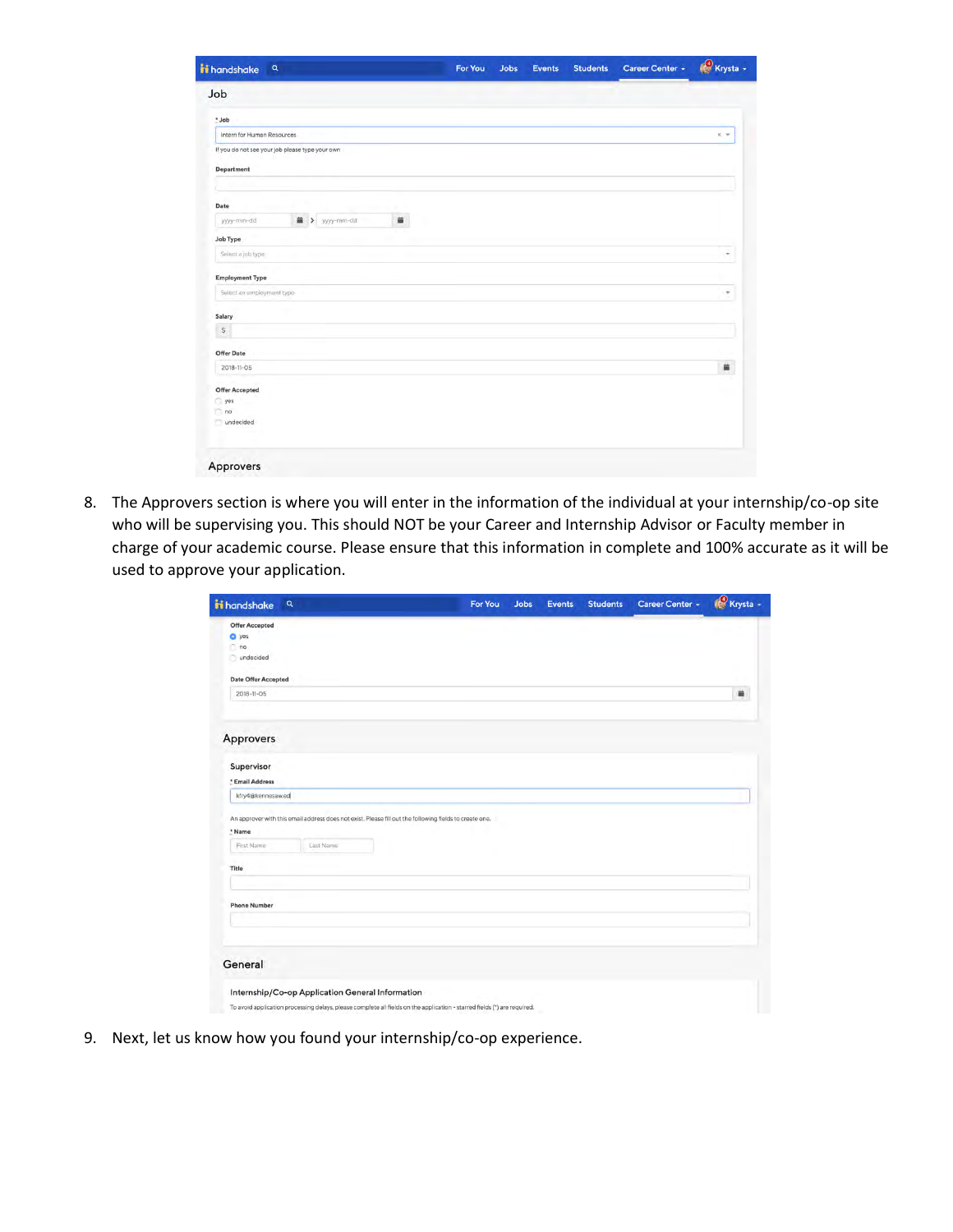|                                                                                                                    | Q                                                       |                                                  | <b>For You</b>                                                                                                           | <b>Jobs</b> | <b>Events</b> | <b>Students</b> | Career Center + | C Krysta - |
|--------------------------------------------------------------------------------------------------------------------|---------------------------------------------------------|--------------------------------------------------|--------------------------------------------------------------------------------------------------------------------------|-------------|---------------|-----------------|-----------------|------------|
| 2018-11-05                                                                                                         |                                                         |                                                  |                                                                                                                          |             |               |                 |                 |            |
| Approvers                                                                                                          |                                                         |                                                  |                                                                                                                          |             |               |                 |                 |            |
| Supervisor                                                                                                         |                                                         |                                                  |                                                                                                                          |             |               |                 |                 |            |
| * Email Address                                                                                                    |                                                         |                                                  |                                                                                                                          |             |               |                 |                 |            |
| kfry4@kennesaw.edu                                                                                                 |                                                         |                                                  |                                                                                                                          |             |               |                 |                 |            |
| Name<br>Krysta                                                                                                     | Fry                                                     |                                                  |                                                                                                                          |             |               |                 |                 |            |
|                                                                                                                    |                                                         |                                                  |                                                                                                                          |             |               |                 |                 |            |
|                                                                                                                    |                                                         |                                                  |                                                                                                                          |             |               |                 |                 |            |
|                                                                                                                    |                                                         | Internship/Co-op Application General Information | To avoid application processing delays, please complete all fields on the application - starred fields (*) are required. |             |               |                 |                 |            |
|                                                                                                                    | * How did you find your internship or co-op experience: |                                                  |                                                                                                                          |             |               |                 |                 |            |
| General<br>Handshake/KSU job board<br>Career Fair<br>Other online job board<br>Friend/Family<br>Professor referral |                                                         |                                                  |                                                                                                                          |             |               |                 |                 |            |

10. Click Next Page to move on to the next portion of the application.

| <b>ii</b> handshake                                         | Q   |  |                                                                                                                                                       | <b>For You</b> | Jobs | <b>Events</b> | <b>Students</b> | Career Center +              | Krysta -                        |
|-------------------------------------------------------------|-----|--|-------------------------------------------------------------------------------------------------------------------------------------------------------|----------------|------|---------------|-----------------|------------------------------|---------------------------------|
| 2018-11-05                                                  |     |  |                                                                                                                                                       |                |      |               |                 |                              |                                 |
| Approvers                                                   |     |  |                                                                                                                                                       |                |      |               |                 |                              |                                 |
| Supervisor<br>* Email Address                               |     |  |                                                                                                                                                       |                |      |               |                 |                              |                                 |
| kfry4@kennesaw.edu                                          |     |  |                                                                                                                                                       |                |      |               |                 |                              |                                 |
| Name                                                        |     |  | An approver with this email address already exists. If you believe the below name is incorrect, contact your career center office to have it changed. |                |      |               |                 |                              |                                 |
| Krysta                                                      | Fry |  |                                                                                                                                                       |                |      |               |                 |                              |                                 |
| General<br>Internship/Co-op Application General Information |     |  | To avoid application processing delays, please complete all fields on the application - starred fields (*) are required.                              |                |      |               |                 |                              |                                 |
| * How did you find your internship or co-op experience:     |     |  |                                                                                                                                                       |                |      |               |                 |                              |                                 |
| Handshake/KSU job board                                     |     |  |                                                                                                                                                       |                |      |               |                 |                              | ÷                               |
|                                                             |     |  |                                                                                                                                                       |                |      |               |                 |                              | <b>Next Page</b>                |
| handshake                                                   |     |  | Privacy - Terms - Help Center - Stryder Corp @ 2018                                                                                                   |                |      |               |                 | Download on the<br>App Store | <b>GET IT ON</b><br>Google Play |

11. In the General section, please fill out all required fields accurately. If you are classified as an Online Learner through the Registrar's office, please indicate Online/Web Learner in the Enrollment Status section. This will determine the course you register for.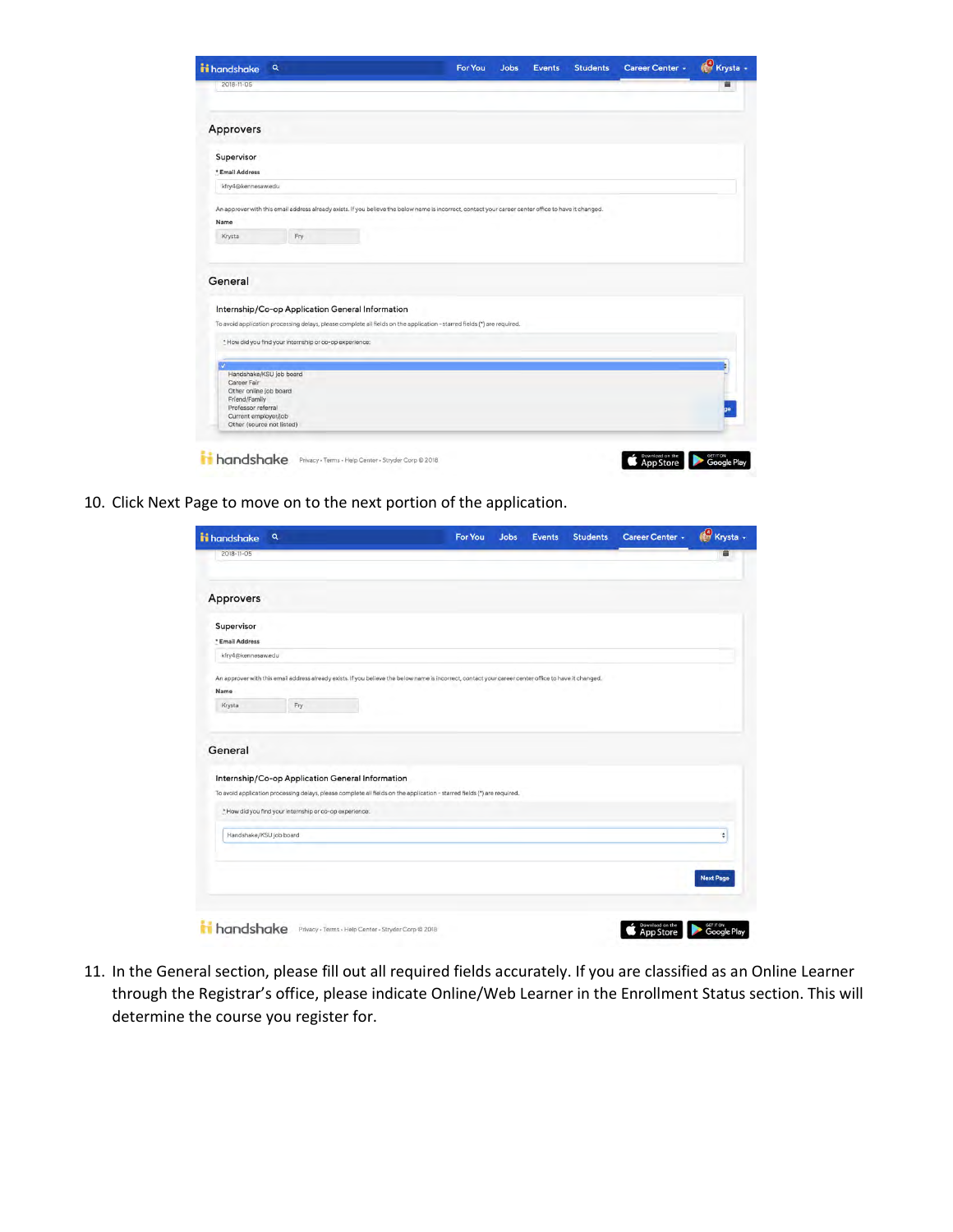| ii handshake<br>$\alpha$                                                                                                 | <b>For You</b> | <b>Jobs</b> | <b>Events</b> | <b>Students</b> | Career Center - | Krysta - |
|--------------------------------------------------------------------------------------------------------------------------|----------------|-------------|---------------|-----------------|-----------------|----------|
| General                                                                                                                  |                |             |               |                 |                 |          |
| Internship/Co-op Application General Information Continued                                                               |                |             |               |                 |                 |          |
| To avoid application processing delays, please complete all fields on the application - starred fields (*) are required. |                |             |               |                 |                 |          |
| * Preferred Name:                                                                                                        |                |             |               |                 |                 |          |
| Jane Doe                                                                                                                 |                |             |               |                 |                 |          |
| * Cell Phone Number:                                                                                                     |                |             |               |                 |                 |          |
| 678-555-5555                                                                                                             |                |             |               |                 |                 |          |
| * KSU E-mail Address:                                                                                                    |                |             |               |                 |                 |          |
| jdoe1@students.kennesaw.edu                                                                                              |                |             |               |                 |                 |          |
| * Preferred E-mail Address:                                                                                              |                |             |               |                 |                 |          |
| jane.doe@gmail.com                                                                                                       |                |             |               |                 |                 |          |
| * Enrollment Status:                                                                                                     |                |             |               |                 |                 |          |
| Online/Web Learner (Full-time or Part-time)<br>Part-time<br>n<br>Full-time                                               |                |             |               |                 |                 |          |

12. Please select your major from the drop down list under the Requested Major/Minor Credits to be Applied.

| ii handshake Q                                                                                                                                                                                                                    | For You | <b>Jobs</b> | Events | Students Career Center + | Krysta - |
|-----------------------------------------------------------------------------------------------------------------------------------------------------------------------------------------------------------------------------------|---------|-------------|--------|--------------------------|----------|
|                                                                                                                                                                                                                                   |         |             |        |                          |          |
| * KSU E-mail Address:                                                                                                                                                                                                             |         |             |        |                          |          |
| jdoe1@students.kennesaw.edu                                                                                                                                                                                                       |         |             |        |                          |          |
| * Preferred E-mail Address:                                                                                                                                                                                                       |         |             |        |                          |          |
| jane.doe@gmail.com                                                                                                                                                                                                                |         |             |        |                          |          |
| * Enrollment Status:                                                                                                                                                                                                              |         |             |        |                          |          |
| O Online/Web Learner (Full-time or Part-time)<br>Part-time<br>Full-time                                                                                                                                                           |         |             |        |                          |          |
| * Requested Major/Minor Credits to be Applied:                                                                                                                                                                                    |         |             |        |                          |          |
| <b>HSS - Anthropology</b><br>HSS - Communication<br>HSS - Criminal Justice<br>HSS - Gender & Women's Studies<br>HSS - Geography<br>HSS - Geographic Information Systems (GIS)<br>HSS - History<br>HSS - Interdisciplinary Studies |         |             |        |                          |          |
| HSS - Modern Language & Culture<br>HSS - Political Science/International Affairs<br><b>HSS - Psychology</b><br><b>HSS - Sociology</b>                                                                                             |         |             |        |                          |          |

13. Please re-enter your supervisor information. This piece is included to verify that all of the information is correct. Remember, this should be the information of the individual that will be supervising you at your internship site, **NOT** your Career and Internship Advisor **or** Faculty member in charge of the internship/co-op course. Once each field is completed, click Next Page.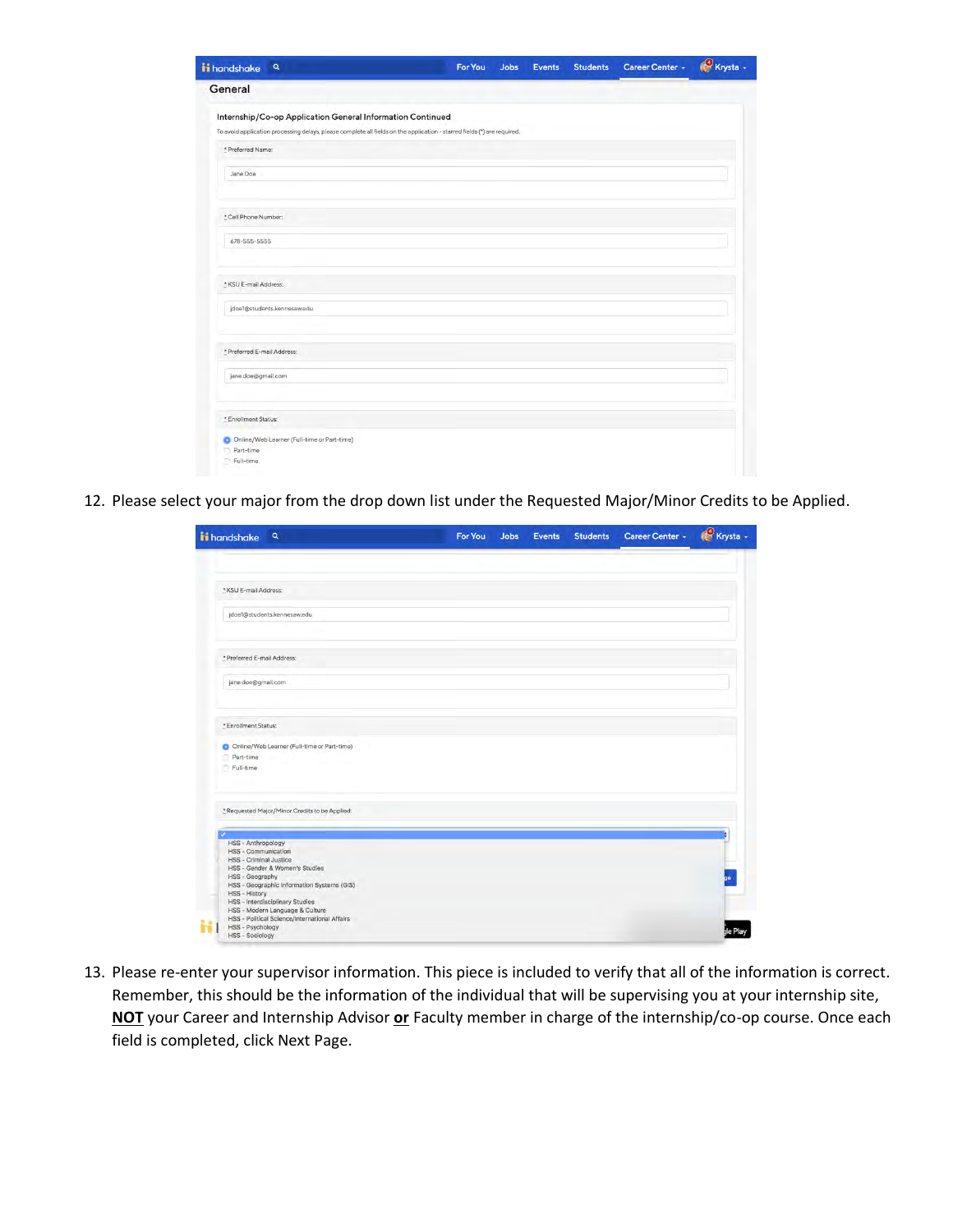| <b>Supervisor Contact Information</b><br>Please enter the contact information for your supervisor at your internship site. This information often can be found in your offer letter. This individual will receive an email asking them to affirm the<br>details of your application and that you will be working in the position you've listed; this approval is needed to process your application correctly.<br>* Company Name:<br>The Home Depot<br>* Supervisor Name (First & Last):<br>Krysta Fry<br>*Supervisor Title:<br>Manager<br>*Supervisor Phone Number:<br>470-578-6555 |  |
|--------------------------------------------------------------------------------------------------------------------------------------------------------------------------------------------------------------------------------------------------------------------------------------------------------------------------------------------------------------------------------------------------------------------------------------------------------------------------------------------------------------------------------------------------------------------------------------|--|
|                                                                                                                                                                                                                                                                                                                                                                                                                                                                                                                                                                                      |  |
|                                                                                                                                                                                                                                                                                                                                                                                                                                                                                                                                                                                      |  |
|                                                                                                                                                                                                                                                                                                                                                                                                                                                                                                                                                                                      |  |
|                                                                                                                                                                                                                                                                                                                                                                                                                                                                                                                                                                                      |  |
|                                                                                                                                                                                                                                                                                                                                                                                                                                                                                                                                                                                      |  |
|                                                                                                                                                                                                                                                                                                                                                                                                                                                                                                                                                                                      |  |
|                                                                                                                                                                                                                                                                                                                                                                                                                                                                                                                                                                                      |  |
|                                                                                                                                                                                                                                                                                                                                                                                                                                                                                                                                                                                      |  |
|                                                                                                                                                                                                                                                                                                                                                                                                                                                                                                                                                                                      |  |
|                                                                                                                                                                                                                                                                                                                                                                                                                                                                                                                                                                                      |  |
|                                                                                                                                                                                                                                                                                                                                                                                                                                                                                                                                                                                      |  |
|                                                                                                                                                                                                                                                                                                                                                                                                                                                                                                                                                                                      |  |
|                                                                                                                                                                                                                                                                                                                                                                                                                                                                                                                                                                                      |  |
|                                                                                                                                                                                                                                                                                                                                                                                                                                                                                                                                                                                      |  |
|                                                                                                                                                                                                                                                                                                                                                                                                                                                                                                                                                                                      |  |
|                                                                                                                                                                                                                                                                                                                                                                                                                                                                                                                                                                                      |  |
|                                                                                                                                                                                                                                                                                                                                                                                                                                                                                                                                                                                      |  |
| *Supervisor E-mail Address:                                                                                                                                                                                                                                                                                                                                                                                                                                                                                                                                                          |  |
| kfry4@kennesaw.edu                                                                                                                                                                                                                                                                                                                                                                                                                                                                                                                                                                   |  |

14. Indicate whether you're applying for internship or co-op credit. Then, click Next Page.

|                               | $\mathbf{Q}$                                                                                         | For You                                                                                                                  | Jobs | Events | <b>Students</b> | Career Center + | Krysta -         |
|-------------------------------|------------------------------------------------------------------------------------------------------|--------------------------------------------------------------------------------------------------------------------------|------|--------|-----------------|-----------------|------------------|
| Approvers                     |                                                                                                      |                                                                                                                          |      |        |                 |                 |                  |
| Supervisor<br>* Email Address |                                                                                                      |                                                                                                                          |      |        |                 |                 |                  |
| kfry4@kennesaw.edu            |                                                                                                      |                                                                                                                          |      |        |                 |                 |                  |
| Krysta<br>General             | Fry                                                                                                  |                                                                                                                          |      |        |                 |                 |                  |
|                               |                                                                                                      |                                                                                                                          |      |        |                 |                 |                  |
|                               | Internship or Co-op Application Selection                                                            | To avoid application processing delays, please complete all fields on the application - starred fields (*) are required. |      |        |                 |                 |                  |
| * Applying For:               |                                                                                                      |                                                                                                                          |      |        |                 |                 |                  |
| Graduate Co-op Credit         | <b>C</b> Undergraduate Internship Credit<br>Undergraduate Co-op Credit<br>Graduate Internship Credit |                                                                                                                          |      |        |                 |                 |                  |
|                               |                                                                                                      |                                                                                                                          |      |        |                 | <b>Go Back</b>  | <b>Next Page</b> |

15. Please indicate whether your position is new or how an already existing experience will be different. If this is your second co-op rotation, please indicate that in the last bullet. Then, please write, in great detail, what your responsibilities will be in your internship or co-op experience. This will assist us in determining if your internship or co-op is relevant to your major. If your internship or co-op is research-focused, please indicate that.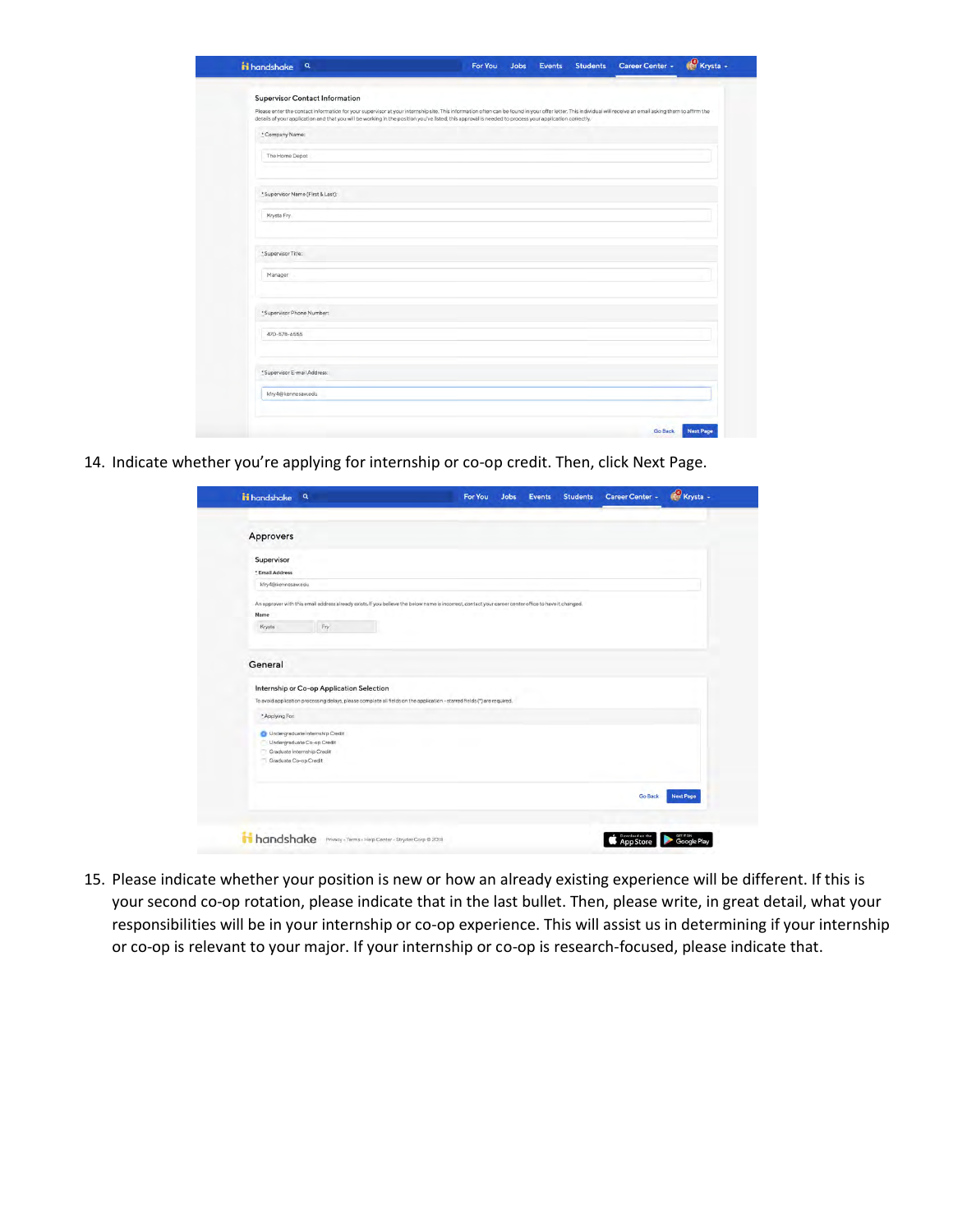| ii handshake Q                                                                                                                                                                  | For You | <b>Jobs</b> | <b>Events</b> | <b>Students</b> | Career Center - | Krysta - |
|---------------------------------------------------------------------------------------------------------------------------------------------------------------------------------|---------|-------------|---------------|-----------------|-----------------|----------|
| General                                                                                                                                                                         |         |             |               |                 |                 |          |
| Internship and Co-op Application                                                                                                                                                |         |             |               |                 |                 |          |
| To avoid application processing delays, please complete all fields on the application - starred fields (*) are required.                                                        |         |             |               |                 |                 |          |
| * Position Type:                                                                                                                                                                |         |             |               |                 |                 |          |
| New Position                                                                                                                                                                    |         |             |               |                 |                 |          |
| Additional Duties<br>Lateral Transfer                                                                                                                                           |         |             |               |                 |                 |          |
| Promotion                                                                                                                                                                       |         |             |               |                 |                 |          |
| Co-op Rotation (Second, Third, Fourth, Fifth)                                                                                                                                   |         |             |               |                 |                 |          |
|                                                                                                                                                                                 |         |             |               |                 |                 |          |
|                                                                                                                                                                                 |         |             |               |                 |                 |          |
| If this experience position type is additional duties, lateral transfer, or a promotion include the starting date of those duties:                                              |         |             |               |                 |                 |          |
|                                                                                                                                                                                 |         |             |               |                 |                 |          |
|                                                                                                                                                                                 |         |             |               |                 |                 |          |
|                                                                                                                                                                                 |         |             |               |                 |                 |          |
|                                                                                                                                                                                 |         |             |               |                 |                 |          |
| * Insert Job Description (please also include any alternative compensation i.e. housing/moving/travel):                                                                         |         |             |               |                 |                 |          |
|                                                                                                                                                                                 |         |             |               |                 |                 |          |
| Update our internal databases with new employee information, including contact details and employment forms<br>Gather payroll data like leaves, working hours and bank accounts |         |             |               |                 |                 |          |
| Screen resumes and application forms                                                                                                                                            |         |             |               |                 |                 |          |
| Schedule and confirm interviews with candidates                                                                                                                                 |         |             |               |                 |                 |          |
|                                                                                                                                                                                 |         |             |               |                 |                 |          |
|                                                                                                                                                                                 |         |             |               |                 |                 |          |
| * Is your internship or co-op experience focused on individual or collaborative research:                                                                                       |         |             |               |                 |                 |          |
| Ves                                                                                                                                                                             |         |             |               |                 |                 |          |
| No.                                                                                                                                                                             |         |             |               |                 |                 |          |
|                                                                                                                                                                                 |         |             |               |                 |                 |          |

16. Next, please indicate how many hours per week you will be working. This will correspond with how many credit hours you will be approved for. If you're unsure of how many credit hours to request, please contact your Career and Internship Advisor [\(http://careers.kennesaw.edu/directory.php\)](http://careers.kennesaw.edu/directory.php)

| <b>Hi</b> handshake a                                                                                                                                                                                                                                                                                                                                                                        | <b>For You</b> | Jobs | <b>Events</b> | <b>Students</b> | Career Center + | Krysta - |
|----------------------------------------------------------------------------------------------------------------------------------------------------------------------------------------------------------------------------------------------------------------------------------------------------------------------------------------------------------------------------------------------|----------------|------|---------------|-----------------|-----------------|----------|
| * Insert Job Description (please also include any alternative compensation i.e. housing/moving/travel):                                                                                                                                                                                                                                                                                      |                |      |               |                 |                 |          |
| Update our internal databases with new employee information, including contact details and employment forms<br>Gather payroll data like leaves, working hours and bank accounts<br>Screen resumes and application forms<br>Schedule and confirm interviews with candidates<br>We have a company of the company's first that the product of the company's state of the company's state of the |                |      |               |                 |                 |          |
| * Is your internship or co-op experience focused on individual or collaborative research:                                                                                                                                                                                                                                                                                                    |                |      |               |                 |                 |          |
| Yes<br>O No<br>Not Applicable                                                                                                                                                                                                                                                                                                                                                                |                |      |               |                 |                 |          |
| <sup>8</sup> Anticipated Number of Hours Per Week Worked:                                                                                                                                                                                                                                                                                                                                    |                |      |               |                 |                 |          |
| 10 <sup>1</sup>                                                                                                                                                                                                                                                                                                                                                                              |                |      |               |                 |                 |          |
| <sup>1</sup> Requested Number of Credit Hours:                                                                                                                                                                                                                                                                                                                                               |                |      |               |                 |                 |          |
| v<br>0 Credit Hours<br>1 Credit Hour<br>2 Credit Hours                                                                                                                                                                                                                                                                                                                                       |                |      |               |                 |                 | ÷        |
| 3 Credit Hours<br>4 Credit Hours<br>5 Credit Hours<br>6 Credit Hours<br>7 Credit Hours<br>8 Credit Hours<br>9 Credit Hours<br>10 Credit Hours                                                                                                                                                                                                                                                |                |      |               |                 |                 |          |

17. Please indicate whether you are international student qualifying for CPT or OPT credit. If so, you should have already contacted the Division of Global Affairs at KSU [\(http://dga.kennesaw.edu/contact.php\)](http://dga.kennesaw.edu/contact.php). Then, review and agree to the 3 terms below and click Next Page.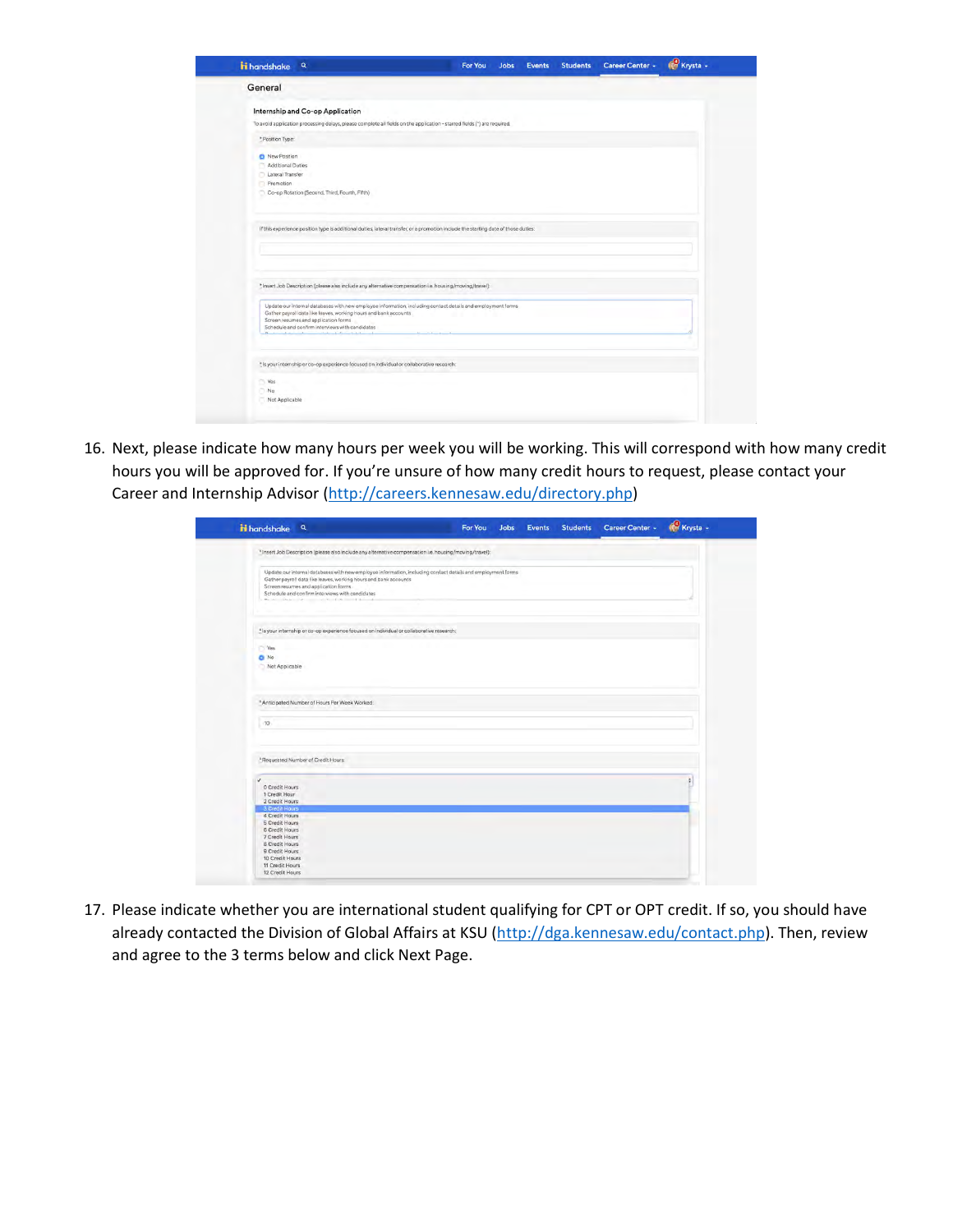| <b>ii</b> handshake<br>$\mathbf{Q}$                                                                                                                                                              | For You | <b>Jobs</b> | Events | <b>Students</b> | Career Center - | Krysta -         |
|--------------------------------------------------------------------------------------------------------------------------------------------------------------------------------------------------|---------|-------------|--------|-----------------|-----------------|------------------|
| * Requested Number of Credit Hours:                                                                                                                                                              |         |             |        |                 |                 |                  |
|                                                                                                                                                                                                  |         |             |        |                 |                 |                  |
| 3 Credit Hours                                                                                                                                                                                   |         |             |        |                 |                 | ă                |
|                                                                                                                                                                                                  |         |             |        |                 |                 |                  |
| International Students: Do you anticipate that you will be applying for Curricular Practical Training (CPT):                                                                                     |         |             |        |                 |                 |                  |
| Ves                                                                                                                                                                                              |         |             |        |                 |                 |                  |
| <b>D</b> No                                                                                                                                                                                      |         |             |        |                 |                 |                  |
| Not Applicable                                                                                                                                                                                   |         |             |        |                 |                 |                  |
| * I understand; My request for academic credit is contingent based on the approval of my academic department and/or internship advisor:                                                          |         |             |        |                 |                 |                  |
| T I hereby understand and agree                                                                                                                                                                  |         |             |        |                 |                 |                  |
| * I understand; After successful approval of my experience application, I must enroll into the internship or co-op course through owlexpress prior to the end of add-drop of each academic term: |         |             |        |                 |                 |                  |
| I hereby understand and agree                                                                                                                                                                    |         |             |        |                 |                 |                  |
| * I understand and agree, To conduct myself in accordance with Kennesaw State University policies and procedures during the course of my experience and I further understand and agree to        |         |             |        |                 |                 |                  |
| abide by the experiential learning code of conduct:                                                                                                                                              |         |             |        |                 |                 |                  |
| hereby understand and agree                                                                                                                                                                      |         |             |        |                 |                 |                  |
|                                                                                                                                                                                                  |         |             |        |                 | <b>Go Back</b>  | <b>Next Page</b> |

18. Some majors will require you to attach a signed offer letter. If so, please do so after you click Request Experience. If it is not required, complete your application by clicking Request Experience.

|                                                                                                                                                                                                                                        |  | <b>Events</b> | <b>Students</b> | Career Center -          | Krysta -                  |
|----------------------------------------------------------------------------------------------------------------------------------------------------------------------------------------------------------------------------------------|--|---------------|-----------------|--------------------------|---------------------------|
|                                                                                                                                                                                                                                        |  |               |                 |                          |                           |
| Approvers                                                                                                                                                                                                                              |  |               |                 |                          |                           |
| Supervisor                                                                                                                                                                                                                             |  |               |                 |                          |                           |
| * Email Address                                                                                                                                                                                                                        |  |               |                 |                          |                           |
| kfry4@kennesaw.edu                                                                                                                                                                                                                     |  |               |                 |                          |                           |
| An approver with this email address already exists. If you believe the below name is incorrect, contact your career center office to have it changed.                                                                                  |  |               |                 |                          |                           |
| Name                                                                                                                                                                                                                                   |  |               |                 |                          |                           |
| Fry<br>Krysta                                                                                                                                                                                                                          |  |               |                 |                          |                           |
|                                                                                                                                                                                                                                        |  |               |                 |                          |                           |
| Offer Letter                                                                                                                                                                                                                           |  |               |                 |                          |                           |
| * (If Available) After successful completion of this application, it is strongly recommended you submit online in handshake your positions offer letter:                                                                               |  |               |                 |                          |                           |
| Submit your application using the green "Request Experience" button af the bottom of the page. After your application loads, attach a copy of your offer letter for the position. Use the "New<br>Attachment" button on the appli<br>۰ |  |               |                 |                          |                           |
|                                                                                                                                                                                                                                        |  |               |                 |                          | <b>Go Back</b>            |
|                                                                                                                                                                                                                                        |  |               |                 |                          | <b>Request Experience</b> |
|                                                                                                                                                                                                                                        |  |               |                 |                          |                           |
| handshake Privacy - Terms - Help Center - Stryder Corp @ 2018                                                                                                                                                                          |  |               |                 | <b>S</b> Download on the | GITTON<br>Google Play     |

19. Please continue to check back to see if your application is being approved by your supervisor and faculty member. You must have an approved application and registered for the internship/co-op course by the end of Drop/Add. If you have questions about the approval of your application or registration, please email your Career and Internship Advisor.